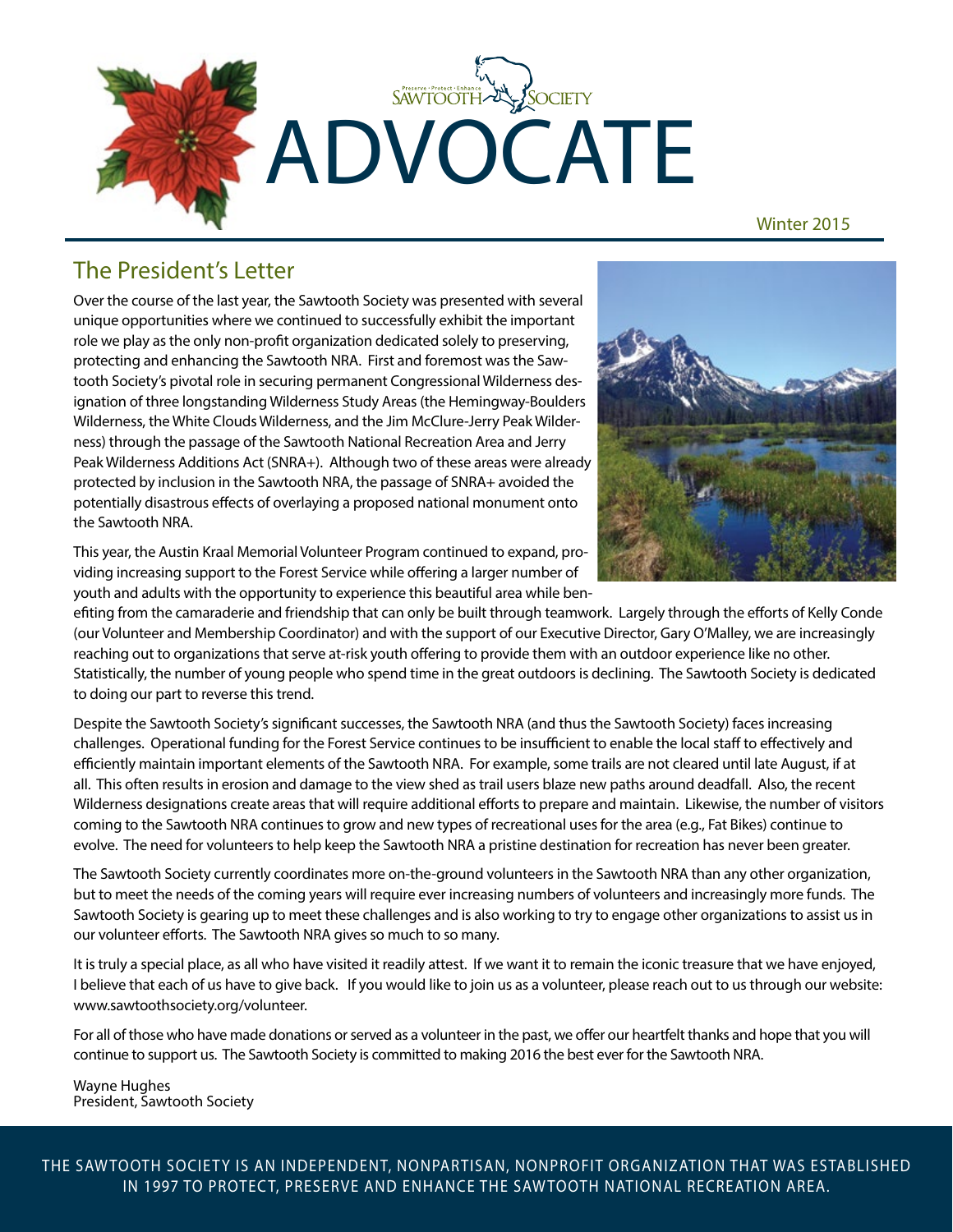

## Volunteer Program Completes Important On-the-ground Projects Join the Fun!

The Sawtooth Society's Austin Kraal Memorial Volunteer program ended its third season of volunteer work with miles of trails cleared and old fences clipped, thousands of weeds pulled and scores of campsites cleaned. All told, there were more than 1,200 hours of boots-on-the-ground work completed by the Austin Kraal Memorial youth and adult volunteers who all gave back to the Sawtooth National Recreation Area (NRA) in a big way this season.

"I've backpacked quite a bit in the Sawtooths, and I saw this program as an opportunity to give back to a special place that I love," said Will Gattiker, a youth volunteer who participated in the program.

The volunteer program is more than a plan to help maintain and enhance the Sawtooth NRA, it gives people a chance to experience the Sawtooths in a different and more meaningful way.

"I've had experiences in the outdoors since I was very young," Gattiker said. "But this was different and special in that I was able to share it with a great variety of people people I might not otherwise have had the opportunity to camp and work beside."

Gattiker was one of 11 youth who traveled from Boise to spend a week volunteering for the Sawtooth Society through the Boise Parks and Recreation and Foothills Learning Center Sawtooth Camp. Gattiker and his campmates spent their time pulling Spotted Knapweed, an invasive weed that crowds out native species, along the banks of the Salmon River. They pulled over 40 bags of weeds total. When not giving the Sawtooth NRA their time and sweat, the youth attended a presentation on riparian health and how invasive weeds affect it and spent time exploring the area and recreating at Redfish Lake.

Gattiker's group was one of 15 who, from May to September, volunteered their time. Because of the willingness and hard work of these volunteers, the Austin Kraal Memorial Volunteer program is the largest of its kind in the area. This summer alone, it brought over 150 youth and over 200 volunteers total to the Sawtooth NRA.

As Kelly Conde, the Sawtooth Society's Volunteer and Membership Coordinator reports, "This volunteer program is fulfilling a need in the area. Both of the Forest Service, who needs more people helping with onthe-ground work, and of visitors, who are



looking for more meaningful ways to spend their vacation. And with the new Wilderness designation, this volunteer program is more important than ever."

The Sawtooth Society was heavily involved with encouraging Congress to establish the remarkable Boulder-White Clouds area as Wilderness. With the growing success of the volunteer program, the Sawtooth Society plans to focus some of their work on the Boulder-White Clouds to engage groups of both youth and adults in maintaining Idaho's newest Wilderness.

The Society also plans to assist in getting popular trails cleared early in the season. The hope is to get 100 miles of trails cleared through volunteer work in late May and June. Along with the Wilderness work and trail clearing, the volunteer program will continue to focus on expanding youth participation.

Those interested in volunteering as a group, or individually for the Austin Kraal Memorial Volunteer program can contact Kelly Conde at kelly@sawtoothsociety.org or visit the website at www.sawtoothsociety.org/volunteer. Help us preserve, protect and enhance the Sawtooth NRA — anyone can volunteer.



*"The Sawtooth NRA trail system is a huge value to visitors and residents alike, thus the Sawtooth National Forest is dedicated to maintaining and clearing the trails within the Sawtooth NRA. However, we realize we cannot do it alone. The Sawtooth Society's willingness to assist and to engage the youth in this effort is a huge benefit to the Forest Service, visitors, and residents, while also providing an invaluable experience for our youth. The Forest Service is proud to partner with the Sawtooth Society in this effort, and look forward to many more years of working together!"*

 *Kirk Flannigan, Area Ranger, Sawtooth NRA*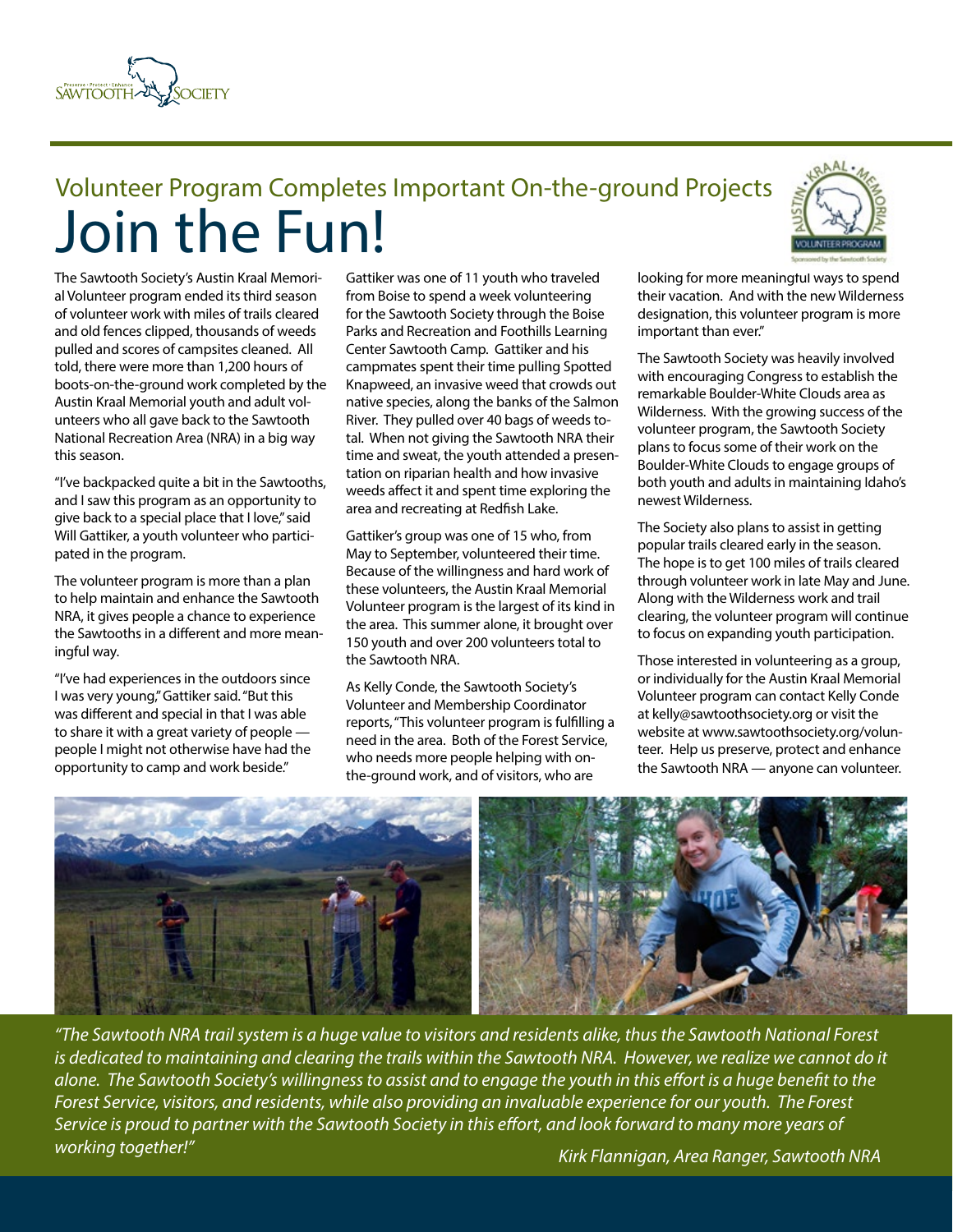## Winter Events Right Around the Corner…

This winter, the Sawtooth Society will host a number of fun events to celebrate the Sawtooth NRA. From photography and wine at Ketchum's Gallery Walk to a free skate ski lesson at Stanley's Park Creek Ski area, there will be something for everyone! Make sure to check the Sawtooth Society website for a current list of upcoming events: www.sawtoothsociety.org/events. Since we will also be sharing upcoming events by email please send us your email if it has recently changed or if we do not have it on file already — Kelly@sawtoothsociety.org.



# WILDERNESS LEGISLATION SIGNED INTO LAW

For more than a decade, Idaho-based groups, including the Sawtooth Society, have worked with Congress to protect lands in the eastern portion of the Sawtooth NRA as Wilderness. On August 7, after numerous aborted attempts to pass several different versions of this legislation, President Obama put his signature on the legislation giving the permanent "gold standard" of protection to these lands. Who would have thought it possible at the start of 2015? Never an easy task, particularly stand-alone legislations such as this, the Sawtooth National Recreation Area and Jerry Peak Wilderness Additions Act passed both the U.S. House and Senate without a single vote against it!

Over the last two-plus years the Society directly engaged with decision-makers in Congress and the Administration in an effort to build momentum for Wilderness legislation. It also voiced strong opposition to the potential of overlapping a National Monument on top of the Congressionally established Sawtooth NRA as others proposed.

The Society is delighted in this outcome and wants to thank its many members who engaged with elected officials, the Administration and other important stakeholders over the last several years. This is truly a great outcome for the people of Idaho and for everyone who loves the Sawtooth NRA and it permanently preserves and fully protects these unique lands.

As 2015 draws to an end we all have many reasons to give thanks. On that list should be our appreciation for ensuring that these quintessential Wilderness lands and the spectacular Sawtooth NRA remain as such for future generations. It is not something that any of us should take for granted. In these times of political discord, it is truly heartening that the Idaho delegation came together to show the rest of the country that it is possible to work together in a positive manner and do the right thing for Central Idaho.

The primary credit for the bill's passage goes to Congressman Simpson and Senator Risch. Without their tremendous support, leadership and perseverance we likely would be struggling with the true effects and ambiguity of a National Monument today. They both

deserve a great deal of our collective gratitude and please thank them if you get the opportunity to do so!

As Congressman Simpson said upon the bill's signing, "The Boulder White Clouds area is now protected, in perpetuity, by the gold standard of preservation designations. I am proud that this was accomplished through a truly collaborative process that produced an Idaho solution to decades of conflict and debate. Without the work of our many partners in this process, and especially the tireless efforts of Senator Jim Risch, today's signing would not have been possible."

The Sawtooth Society is delighted and gratified to have played such an important role in passage of the Sawtooth National Recreation Area and Jerry Peak Wilderness Additions Act.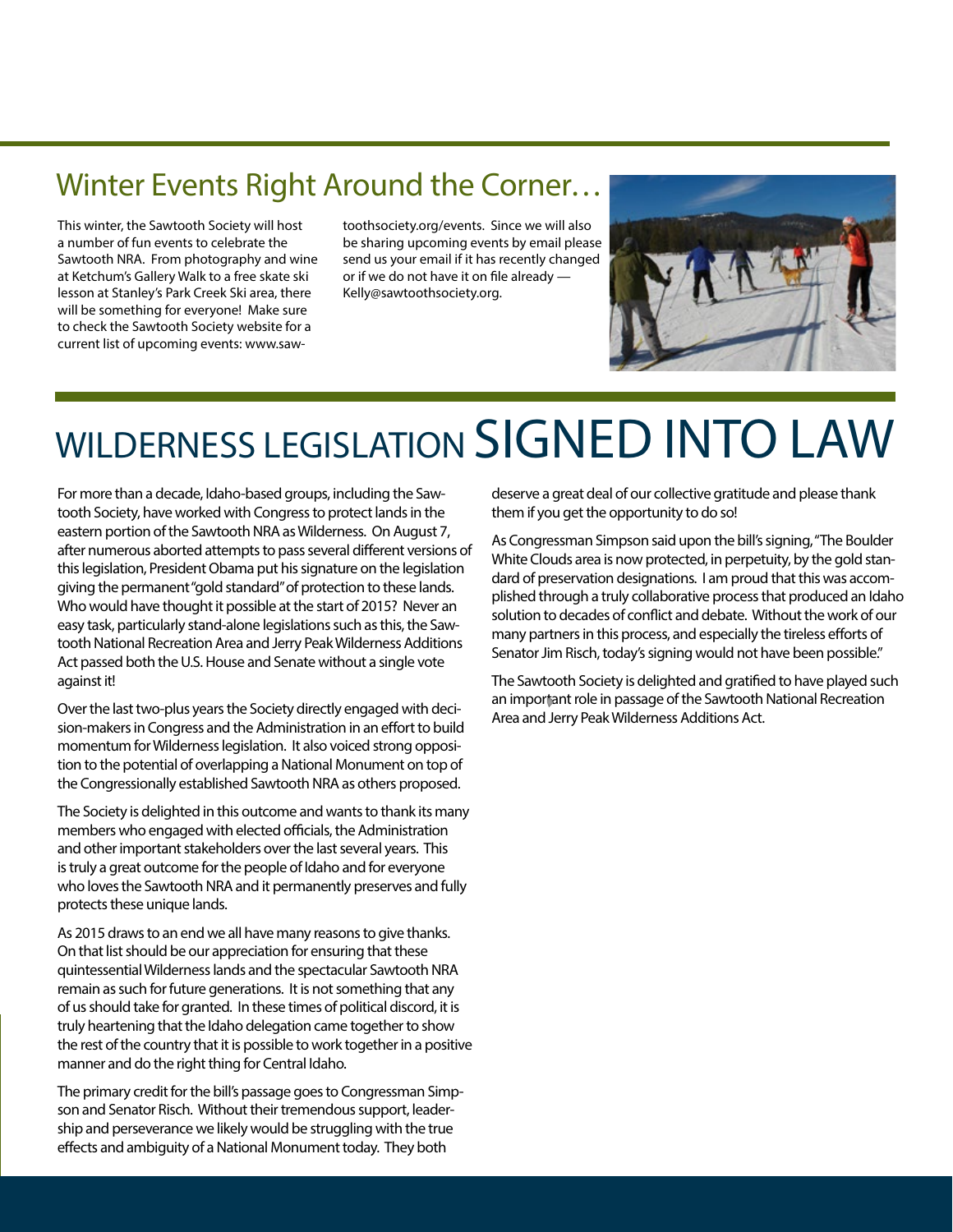



## Public Policy Work – **Serving as an Advocate for the Sawtooth NRA**

The Society is actively involved in a number of policy issues in its role as an advocate for the Sawtooth NRA, this includes:

**Fire Collaborative** – The Sawtooth Valley Wildland Fire Collaborative was formed following the 179,000-acre Halstead Fire in 2012. This community-based group has met on a regular basis and produced a series of recommendations to the Forest Service in the fall of 2013. The Collaborative believes that without large-scale hazard fuel modification there is a high probability of another Halstead-scale wildfire along the northeast and east sides of the Sawtooth Mountains and along the west and north sides of the White Clouds Mountains. The agency is supportive of these recommendations and has implemented several important new efforts, including the Road 210 thinning and Highway 21 projects. Additional point protection measures are also underway. The next community meeting is set for 2:00 pm, January 14th at the Stanley Community Center. Please plan to attend if you are in the area!

**Private Lands Program** – Private lands within the Sawtooth NRA have requirements placed upon them by Public Law 92- 400, which established the area in 1972. It is important to have an effective private lands program administered by the Forest Service to retain the rural character and the other priority values identified by the Act. One of the Society's priorities over the last few years has been to partner with the agency and find ways to improve the program and share what has worked well over the past 40-years. "What we don't see" is today's headline and this success should be celebrated and made known. A "Lessons Learned" document is nearing completion and its release is planned in 2016 as a tool for landowners, builders, architects and others to help make structures as inconspicuous as possible.

**Wilderness Planning** – A part of the recent legislation creating three new Wilderness areas in Central Idaho is a requirement to complete new Wilderness management plans within a threeyear period. Two of these new Wilderness areas, the Hemingway-Boulders and White Clouds, are within the Sawtooth NRA and the Society will be fully engaged in the planning process, which is expected to commence early in 2016. The Forest Service is currently pursuing the needed funding and staffing and a draft plan is anticipated to be released in 2017. This will be a public process, so should you wish to engage there will be plenty of opportunity!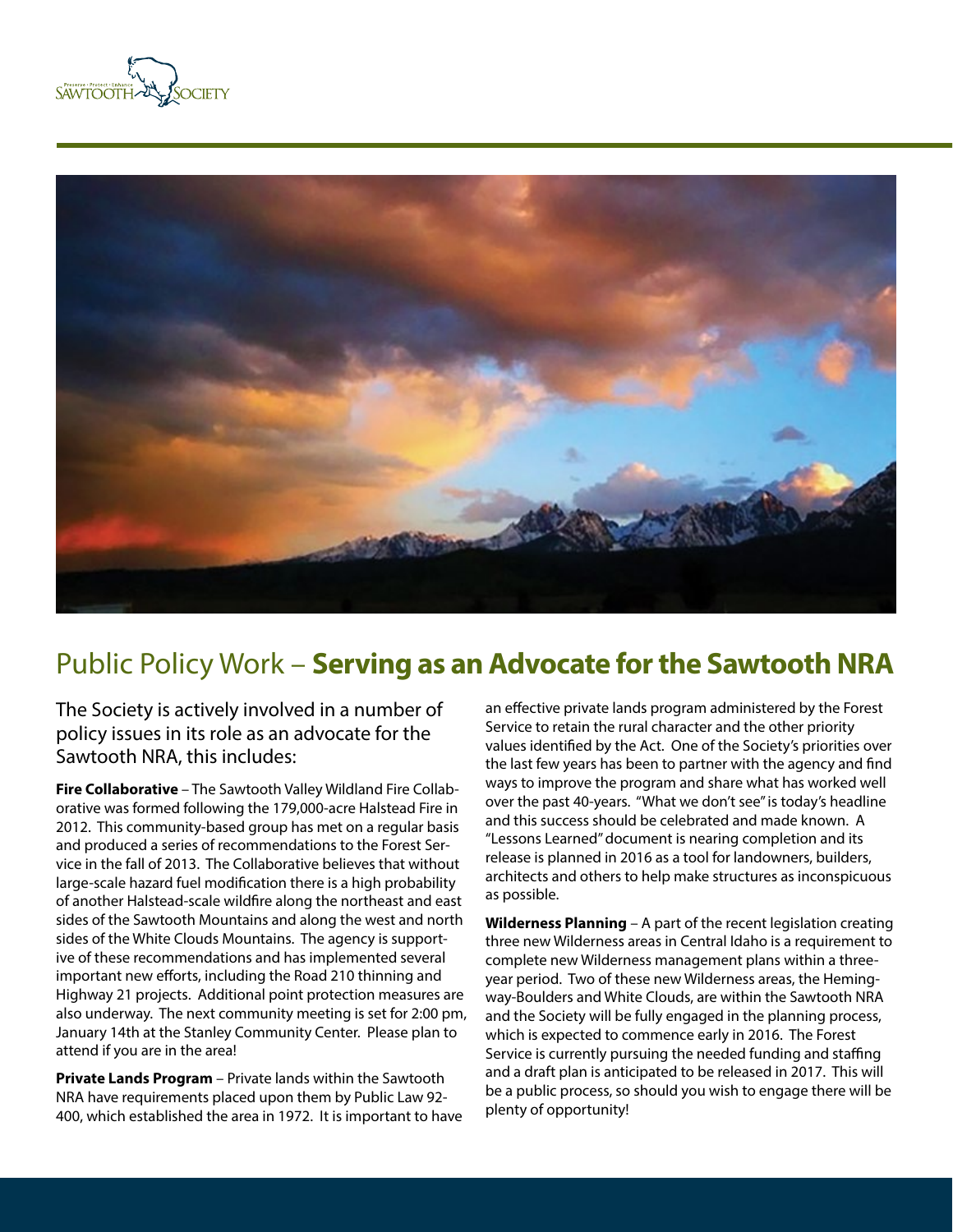## A Proven Track Record – Thank you!

The Sawtooth Society's mission is narrowly focused: to preserve, protect, and enhance the Sawtooth National Recreation Area. Formed in 1997, the Society is the only non-profit group dedicated exclusively to serving as an advocate for the Sawtooth NRA, preserving open space and enhancing its recreation facilities and services.

The Society has directly funded over \$650,000 to complete 175+ recreation-related projects and coordinated nearly 100 on-the-ground volunteer projects benefiting the area. It has also helped champion Sawtooth Vision 20/20, a longterm strategic planning effort to address opportunities and threats facing the area, actively pursued public policy decisions at the state and national levels, sponsored numerous recreation and educational events, and worked in the private lands arena to provide public education, act as a proponent for private landowners and facilitate the purchase of Conservation Easements on at-risk properties.

In the coming year the Society will be engaging in a multi-year campaign to build sufficient long-term revenue sources to sustain its growing and unique efforts to preserve, protect, and enhance the incredible Sawtooth NRA. This effort will establish a reserve fund, enable testamentary giving to benefit the Society, and for those new to the Society, become an ongoing annual "Sawtooth Supporter". As this campaign unfolds please consider being involved to help us further preserve, protect and enhance the Sawtooth NRA.

It is also important to thank all of you for all you currently do to help the Society and the Sawtooth NRA, including: volunteering to complete an on-the-ground project, contacting



decision-makers on key issues facing the area, becoming involved on the Society Board, attending our annual fundraiser the Sagebrush Soiree, contributing an auction item for the Soiree, buying a "goat" license plate so we can fund another 175 recreation enhancement projects and providing an annual financial donation. Your support comes in a variety of ways and it is deeply appreciated!



# SAVE THE DATE FOR THE SAGEBRUSH SOIREE!

**SAGEBRUSH SOIREE Celebrating the Wilderness** Saturday, July 30, 2016

Visit SawtoothSociety.org to sign-up today!